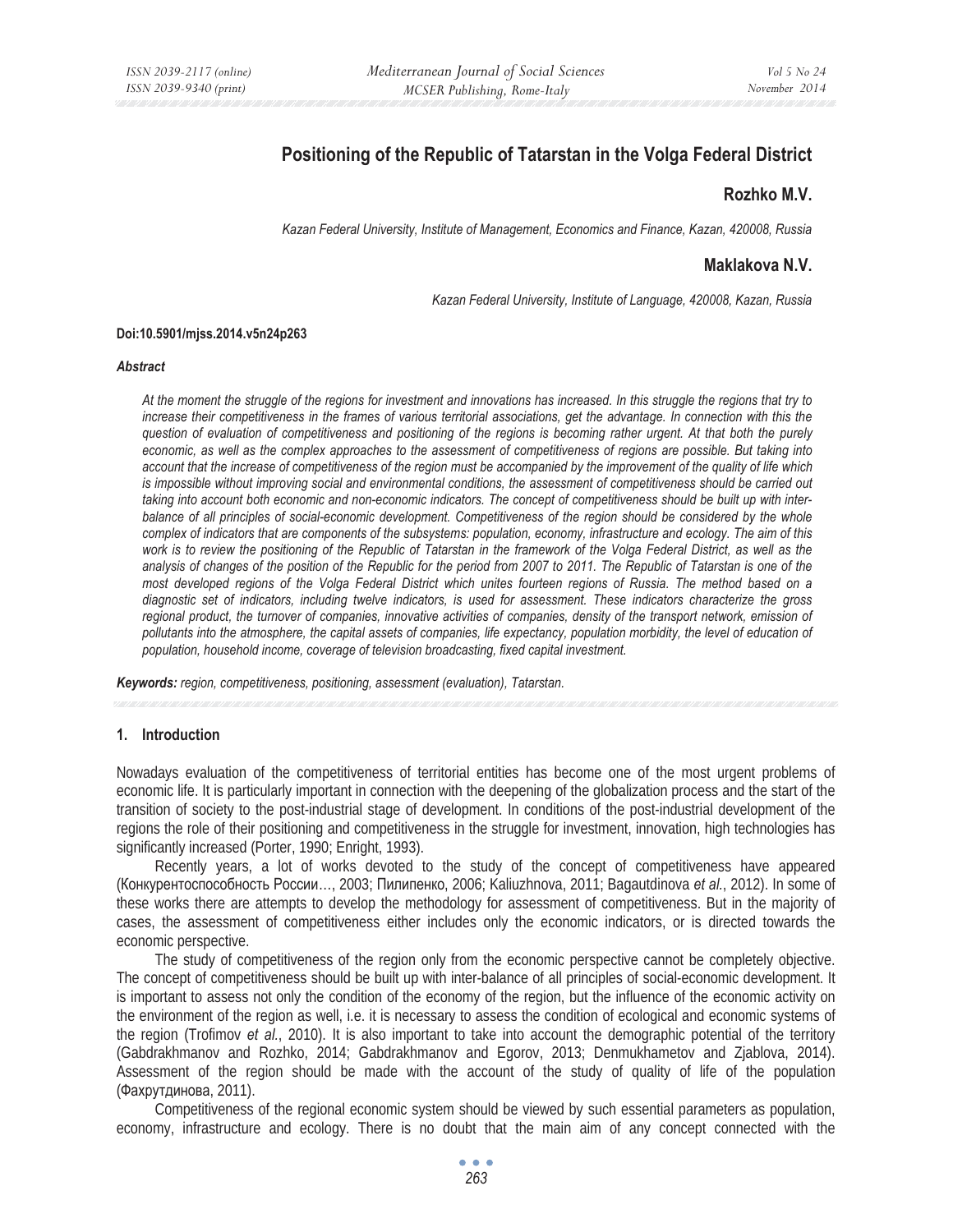development of territorial entity, its positioning and assessment of the degree of competitiveness should be attended with improvement of the quality of life which is provided by the stable economic growth, increase of income of population, increase of investment in the economy, improvement of quality of social services.

Assessment of competitiveness and positioning can be made from the position of economic-geographical zoning, and at different levels – of the countries, regions, and other smaller regional systems (Трофимов, etc. 2011).

# **2. Methodology**

Competitiveness of the region should be considered by the whole complex of indicators that are components of the subsystems: population, economy, infrastructure and ecology.

In the work devoted to the competitiveness and positioning of regions ( $Topophm$ obe & other authors, 2008), the structured system of blocks – components of competitiveness was developed. On the basis of this system a set of diagnostic parameters was formed.

Assessment of competitiveness and positioning can be made from the position of economic-geographical zoning, and at different levels – of the countries, regions, and other smaller regional systems.

The aim of the work is to review the positioning of the Republic of Tatarstan in the framework of the Volga Federal District.

Calculation is made on the basis of the diagnostic set of indicators (it was formed in the previous works) (Трофимов and others, 2009) It includes twelve indicators:

- 1. Gross regional product per capita (roubles);
- 2. Indicator of the turnover of companies unrelated to exploitation of natural resources (bln. rubles) (POONPR);
- 3. Degree of innovative activities of companies (%);
- 4. Density of the transport network (km for 1000 m2 of the territory);
- 5. Emission of pollutants into the atmosphere per capita (tons);
- 6. Indicator of the capital assets of companies;
- 7. Expected life expectancy at birth (years);
- 8. Morbidity for 1000 people;
- 9. Indicator of the level of education of working population (ILEWP);
- 10. Share of population with income below poverty line (%);
- 11. Share of population who have coverage of television broadcasting (%);
- 12. Fixed capital investment per capita (rubles).

The score rating method at which the total score was obtained by summing of the weighted scores of all indicators, was used for the assessment and rate setting of indicators.

The indicator of GDP per capita as the roundup indicator characterizing the economic activity of the region, was chosen as a roundup indicator.

The five-point scale was used for assessment. For each indicator, the reference points, the distance between which was divided into five parts, were determined. Depending on the segment the value of the indicator was in, the value from one to five was assigned to it. The inverse scale was used for negative exponents.

As a result, the total sum of scores was found for each region. Based on this sum of scores, the regions were ranked from 1 to 14.

For the calculation we used the data of State Statistics (Regions of Russia, 2012).

## **3. Results**

On the basis of the data of 2011, in terms of scores the Republic of Tatarstan was first among the regions of the Volga Federal District. The Republic received a total score 32.26.

Nizhny Novgorod region with a total score 26.82 is closest pursuer of Tatarstan. Permsky region (23,86), Samara region (23,13) and the Republic of Bashkortostan (22,79) Coming up with a slight delay follow it.

The Republic of Tatarstan managed to take the first place in the Federal District due to the fact that by 9 of 11 analyzed parameters the Republic gained the maximum score. In this case, the Republic of Tatarstan is a leader in the Federal District by six parameters: the republic has the highest values of POONPR, of the level of innovation activity of companies, of the indicator of the capital assets, of life expectancy at birth, and investment in fixed capital per capita, as well as the lowest –among the subjects of the district – share of population with income below poverty line.

Such high figures show the high levels of socio-economic development and competitiveness of the Republic of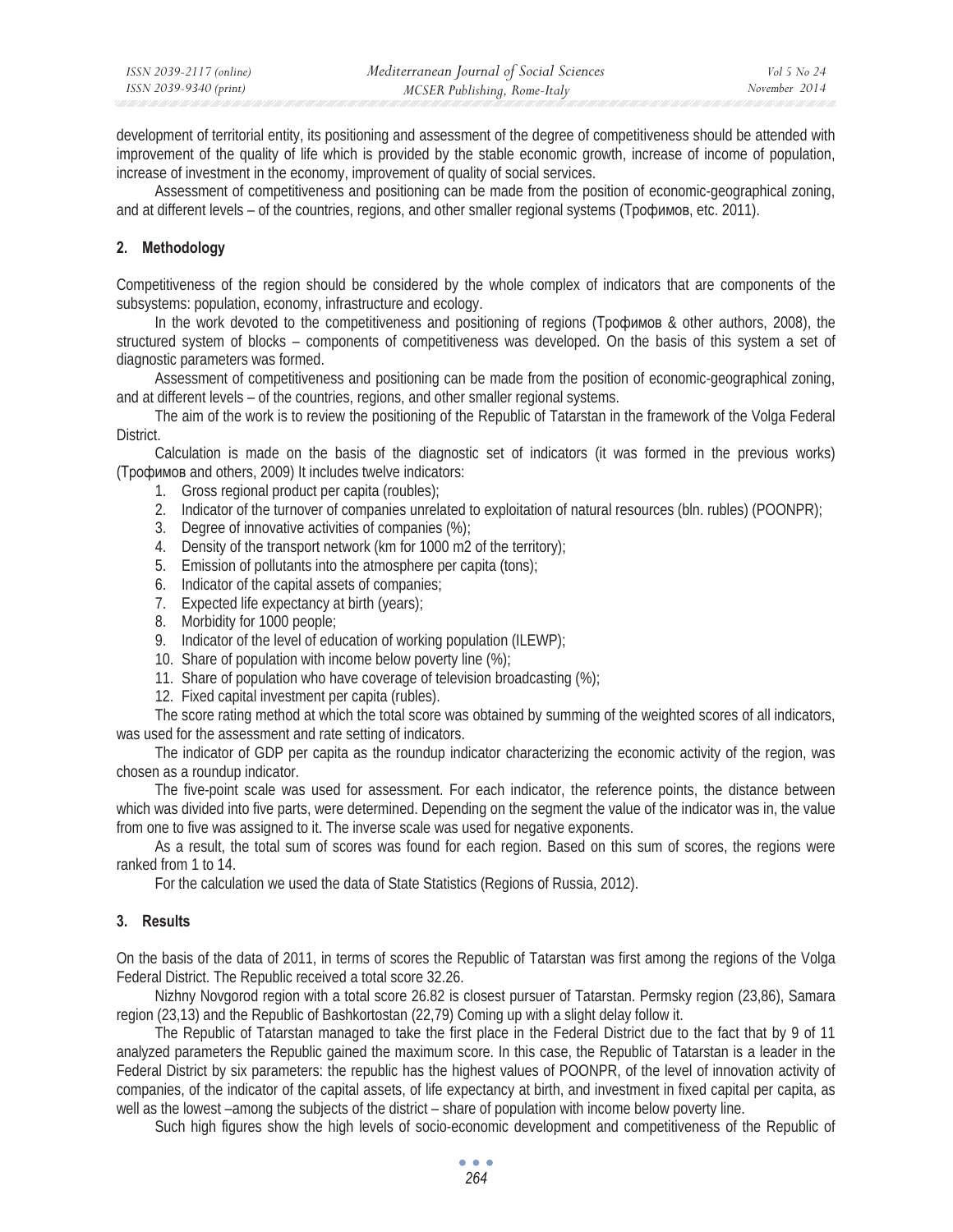#### Tatarstan.

However, such high results by 9 indicators do not mean that the republic has no problems. From the remaining two indicators Tatarstan got just 1 point in terms of the level of education of the working population. By this indicator, the republic takes the 10th place in the district, it is ahead only of the Chuvash Republic, the Republic of Bashkortostan, the Kirov Region and the Udmurt Republic.

Low value of PUORN is explained by the fact that despite the relatively high percentage of workers with higher education (29.7%), the percentage of workers with secondary vocational education is very low in the republic (19.2%, which is the worst figure in the Volga Federal District). As a result, the lag of the Republic of Tatarstan from the leading – by this indicator – Samara region is very significant (in Tatarstan, the total share of the working population with higher and secondary vocational education is 50%, in the Samara region it is 67.3%).

It is also interesting to compare the calculations made on the basis of the data for 2011 with the earlier studies using the statistical data for 2007 and 2010.

In 2007, the Republic of Tatarstan was a part of the group of leaders, taking the 2<sup>nd</sup> place in the Volga Federal District by the total score and lagging only from the Samara region. Then the Republic of Tatarstan received the highest score in 5 indicators, and by all indicators received at least 2 points.

In 2010, the Republic of Tatarstan took the 1<sup>st</sup> place in the Federal District by the total score, with the highest score by 8 indicators and the lowest score by one indicator.

Let's consider the rating change of the Republic of Tatarstan by some indicators.

In all three studies the Republic of Tatarstan received the maximum score by five indicators: emissions of pollutants into the air, per inhabitant; life expectancy at birth; share of population with income below poverty line; share of population who have coverage of television broadcasting; capital investments per capita.

By 2010, the Republic had increased its rating by such indicators as POONPR, density of transport routes, the indicator of capital assets. In this case, the republic has lost 1 point by the indicators of PUORN and morbidity for 1000 people. The latter circumstance can cause some concerns about the quality of human resources available in the Republic.

Comparing the results of the Republic of Tatarstan for 2010 and 2011, it is possible to say about an increase of the number of scores by the level of innovation activity. For example, in 2007 and 2010 the Republic had only 3 points by this indicator, and in 2011 it became a leader with 5 points. This is a very positive development, as far as in the previous studies the level of innovative activity was one of the weak points in the positioning of the Republic of Tatarstan.

## **4. Discussion**

Today the study of competitiveness of the regions, their positioning is very relevant. The regular reports on this topic at various conferences of different levels are the evidence of it. In particular, a lot of provisions of this article were discussed at several conferences on various aspects of development of the regions.

At that the evaluation method of ranking of the regions with relation to their competitiveness is the main discussion point in most cases. As a rule, there are different points of view on this issue in the framework of the discussion. But in our opinion, only an integrated approach can provide an objective assessment of the competitiveness of the region.

## **5. Conclusion**

In the frames of the work the assessment of the positioning of the Republic of Tatarstan in the framework of the Volga Federal District was made, the changes of positions held by Tatarstan in the District from 2007 to 2011 were analyzed. In the future, it is necessary to examine the results obtained with the account of positioning of the Republic of Tatarstan in the framework of the territorial associations of a higher – in comparison with the Federal District – rank, as well as to study the differences within the region.

## **6. Statements**

In 2011 the Republic of Tatarstan took the first place in the Volga Federal District. Tatarstan is the leader in the Federal District by six from eleven analyzed indicators, but it has a problem with one of the analyzed indicators.

In 2007 Tatarstan took the second place in the District, but by 2010 was able to climb to the top and again took the 1<sup>st</sup> place.

In general, we can come to conclusion that today the Republic of Tatarstan is the most developed region of the